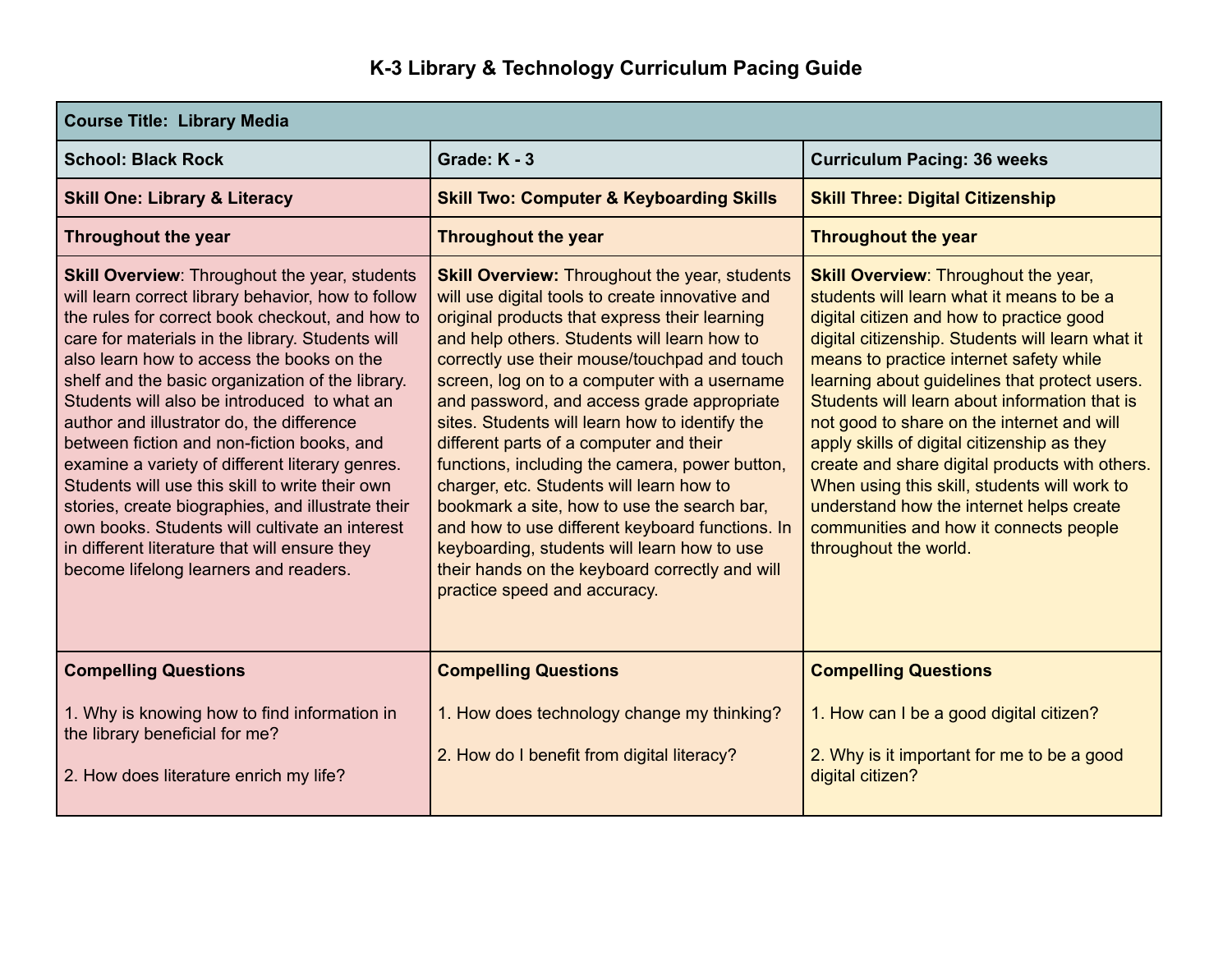| <b>Priority Learning Targets</b>                                                                                                                                        | <b>Priority Learning Targets</b>                                                                                                                                    | <b>Priority Learning Targets</b>                                                                                                                                                     |
|-------------------------------------------------------------------------------------------------------------------------------------------------------------------------|---------------------------------------------------------------------------------------------------------------------------------------------------------------------|--------------------------------------------------------------------------------------------------------------------------------------------------------------------------------------|
| 1. I can use the resources available in the<br>library.                                                                                                                 | 1. I can use the internet to perform basic<br>searches and locate specific websites and<br>information.                                                             | 1. I can follow the rules of good digital<br>citizenship when using technology to learn.                                                                                             |
| K-Learners act on an information need by<br>identifying possible sources of information.<br>(AASL A.IV.2)<br>1-Learners act on an information need by                   | K-Learners act on an information need by<br>making critical choices about information<br>sources to use. (AASL A.IV.3)                                              | K-Students engage in positive, safe, legal,<br>and ethical behavior when using<br>technology, including social interactions<br>online or when using networked devices.<br>(ISTE 2.B) |
| making critical choices about information<br>sources to use. (AASL A.IV.3)<br>2-Learners gather information appropriate to<br>the task by seeking a variety of sources. | 1-Students plan and employ effective<br>research strategies to locate information<br>and other resources for their intellectual or<br>creative pursuits. (ISTE 3.A) | 1-Students engage in positive, safe, legal,<br>and ethical behavior when using<br>technology, including social interactions<br>online or when using networked devices.               |
| (AASL B.IV.1)                                                                                                                                                           | 2-Students curate information from digital<br>resources using a variety of tools and                                                                                | (ISTE 2.B)                                                                                                                                                                           |
| 3-Learners gather information appropriate to<br>the task by seeking a variety of sources.<br>(AASL B.IV.1)                                                              | methods to create collections of artifacts<br>that demonstrate meaningful connections or<br>conclusions. (ISTE 3.C)                                                 | 2-Students cultivate and manage their<br>digital identity and reputation and are<br>aware of the permanence of their actions<br>in the digital world. (ISTE 2.A)                     |
| 2. I can use the library materials to further my<br>learning and collaborative opportunities.                                                                           | 3-Students build knowledge by actively<br>exploring real-world issues and problems,<br>developing ideas and theories and pursuing                                   | 3-Students cultivate and manage their<br>digital identity and reputation and are                                                                                                     |
| K-Learners participate in personal, social,<br>and intellectual networks by using a variety<br>of communication tools and resources.                                    | answers and solutions. (ISTE 3.D)<br>2. I can use digital media tools to create                                                                                     | aware of the permanence of their actions<br>in the digital world. (ISTE 2.A)                                                                                                         |
| (AASL B.III.1)                                                                                                                                                          | something new.<br>K-Students choose the appropriate                                                                                                                 | 2. I can use computers and texts safely and<br>responsibly to learn and share.                                                                                                       |
| 1-Learners adapt, communicate, and<br>exchange learning products with others in a<br>cycle that includes interacting with content<br>presented by others. (AASL C.I.1)  | platforms and tools for meeting the desired<br>objectives of their creation or<br>communication. (ISTE 6.A)                                                         | K-Students understand the fundamental<br>concepts of technology operations.<br>(ISTE 1.D)                                                                                            |
| 2-Learners adapt, communicate, and<br>exchange learning products with others in a<br>cycle that includes sharing products with an<br>authentic audience. (AASL C.I.4)   | 1-Students create original works or<br>responsibly repurpose or remix digital<br>resources into new creations. (ISTE 6.B)                                           | 1-Students understand the fundamental<br>concepts of technology operations.<br>(ISTE 1.D)                                                                                            |
|                                                                                                                                                                         | 2-Students publish or present content that                                                                                                                          | 2-Students engage in positive, safe, legal,                                                                                                                                          |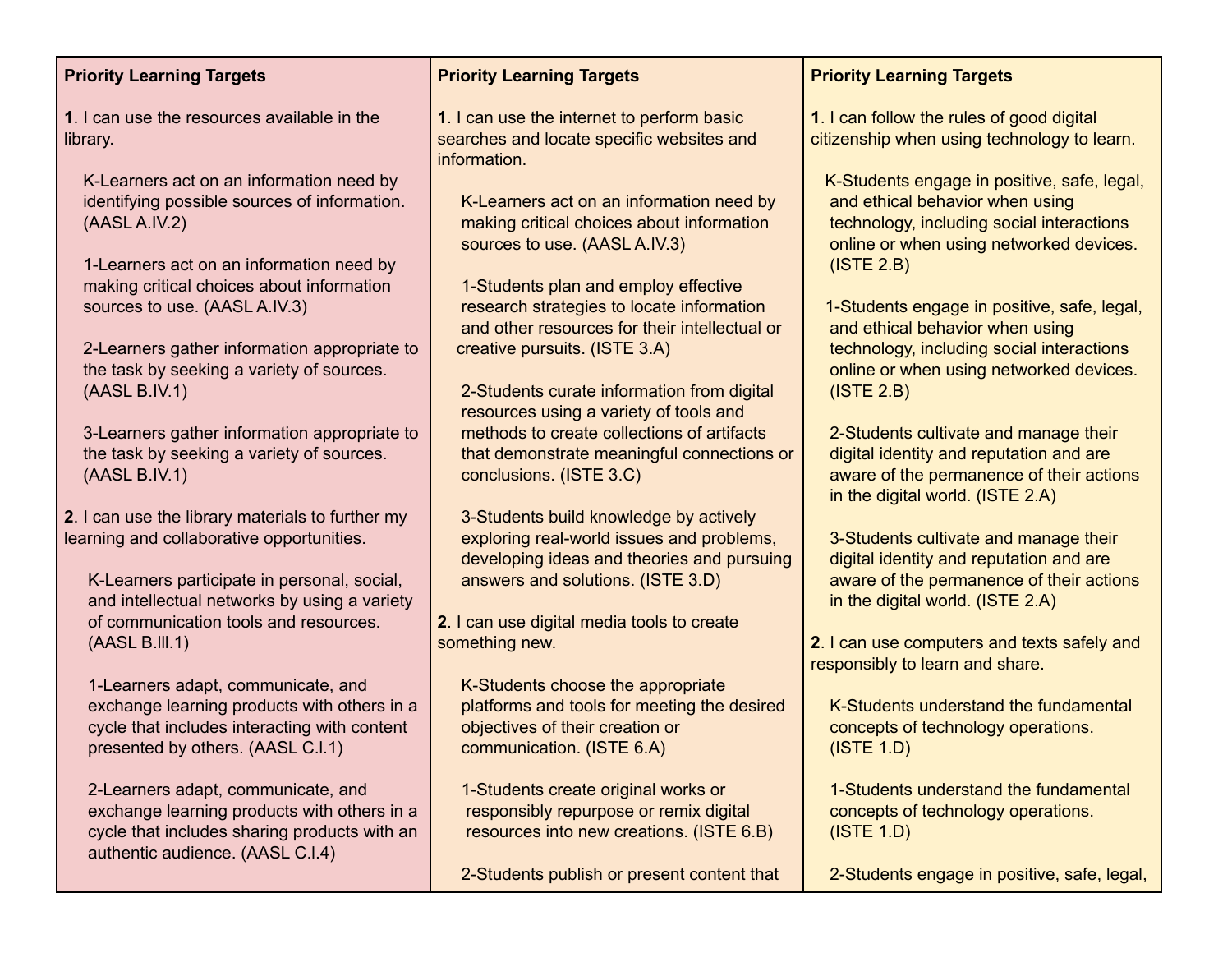3-Learners exchange information resources within and beyond their learning community by joining with others to compare and contrast information derived from collaboratively constructed information sites. (AASL C.IV.3)

**3.** I can browse and select materials to read, view, and listen to for pleasure and personal growth.

K-Learners develop and satisfy personal curiosity by reading widely and deeply in multiple formats and write and create for a variety of purposes. (AASL A.V.1)

1-Learners develop and satisfy personal curiosity by engaging in inquiry-based processes for personal growth. (AASL A.V.3)

2-Learners engage with information to extend personal learning by personalizing their use of information and information technologies. (AASL D.VI.1)

3-Learners engage with information to extend personal learning by inspiring others to engage in safe, responsible, ethical, and legal information behaviors. (AASL D.VI.3)

customizes the message and medium for their intended audiences. (ISTE 6.D)

3-Students select and use digital tools to plan and manage a design process that considers design constraints and calculated risks. (ISTE 4.B)

**3**. I can conduct research by using sources to acquire new information.

K-Learners gather information appropriate to the task by seeking a variety of sources. (AASL B.IV.1)

1-Learners engage with new knowledge following a process that includes using evidence to investigate questions. (AASL B.I.1)

2-Learners act on an information need by making critical choices about information sources to use. (AASL A.IV.3)

3-Students plan and employ effective research strategies to locate information and other resources for their intellectual or creative pursuits. (ISTE 3.A)

and ethical behavior when using technology, including social interactions online or when using networked devices. (ISTE 2.B)

3-Students engage in positive, safe, legal, and ethical behavior when using technology, including social interactions online or when using networked devices. (ISTE 2.B)

**3.** I can protect my private information and troubleshoot uncomfortable or potentially dangerous situations.

K-Students engage in positive, safe, legal, and ethical behavior when using technology, including social interactions online or when using networked devices. (ISTE 2.B)

1-Students engage in positive, safe, legal, and ethical behavior when using technology, including social interactions online or when using networked devices. (ISTE 2.B)

2-Students manage their personal data to maintain digital privacy and security and are aware of data-collection technology used to track their navigation online. (ISTE 2.D)

3-Students manage their personal data to maintain digital privacy and security and are aware of data-collection technology used to track their navigation online. (ISTE 2.D)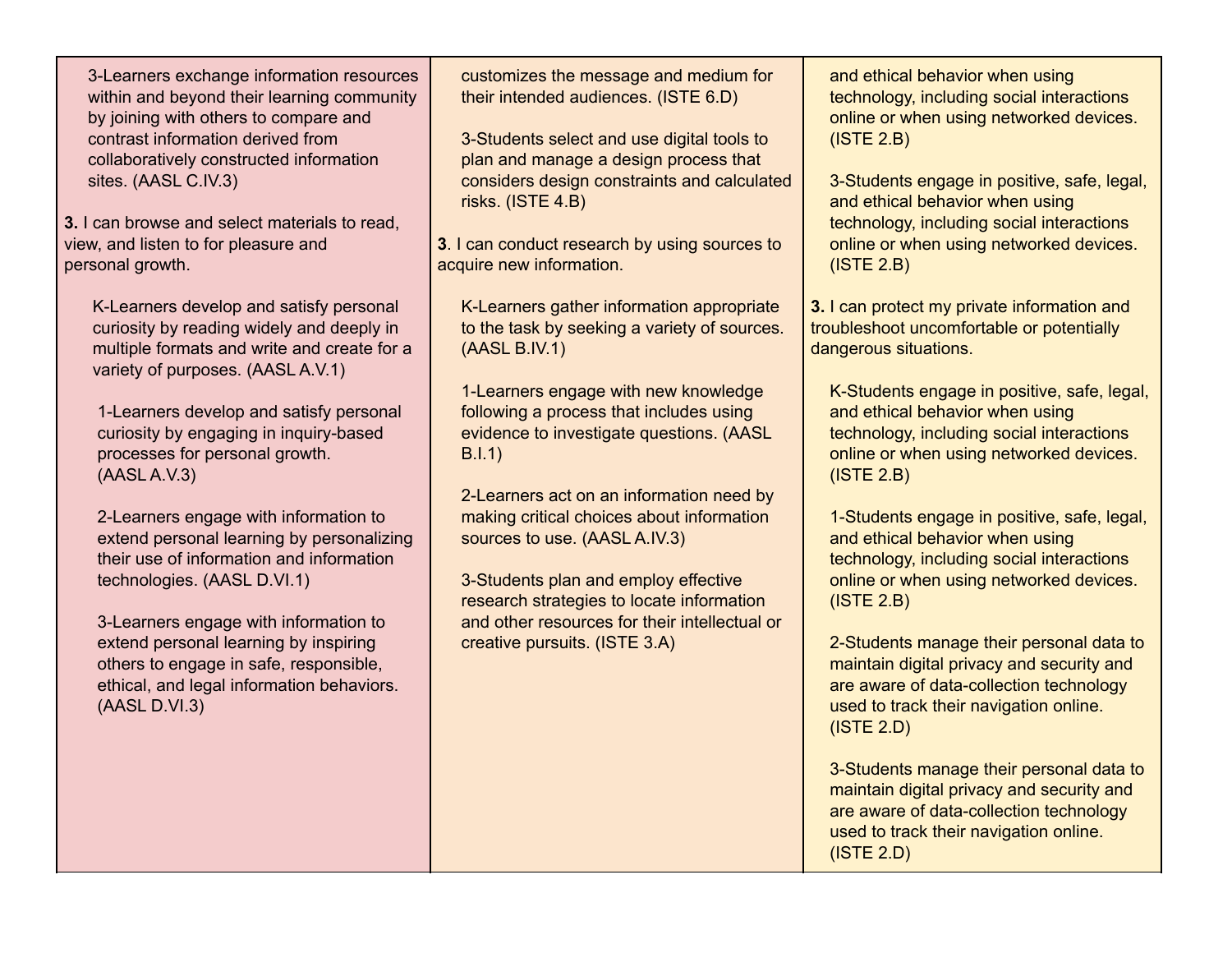| <b>Skill Four: Research (Organizing &amp;</b><br><b>Communicating Information)</b>                                                                                                                                                                                                                                                                                                                                                                                                                                                                                                                                                              | <b>Skill Five: Coding &amp; Problem Solving</b>                                                                                                                                                                                                                                                                                                                                                                                                                                                                | <b>Skill Six: Makerspace &amp; Creativity</b>                                                                                                                                                                                                                                                                                                                                                                                                                                                                       |
|-------------------------------------------------------------------------------------------------------------------------------------------------------------------------------------------------------------------------------------------------------------------------------------------------------------------------------------------------------------------------------------------------------------------------------------------------------------------------------------------------------------------------------------------------------------------------------------------------------------------------------------------------|----------------------------------------------------------------------------------------------------------------------------------------------------------------------------------------------------------------------------------------------------------------------------------------------------------------------------------------------------------------------------------------------------------------------------------------------------------------------------------------------------------------|---------------------------------------------------------------------------------------------------------------------------------------------------------------------------------------------------------------------------------------------------------------------------------------------------------------------------------------------------------------------------------------------------------------------------------------------------------------------------------------------------------------------|
| <b>Throughout the year</b>                                                                                                                                                                                                                                                                                                                                                                                                                                                                                                                                                                                                                      | <b>Throughout the year</b>                                                                                                                                                                                                                                                                                                                                                                                                                                                                                     | Throughout the year                                                                                                                                                                                                                                                                                                                                                                                                                                                                                                 |
| <b>Skill Overview: Throughout the year, students</b><br>will use digital and print sources to gather<br>information. Students will learn note taking<br>skills to organize and evaluate pertinent<br>information. Students will use digital media to<br>communicate, work collaboratively, and share<br>with others. Students will create presentations<br>on their own or in small groups. Students will<br>present their work and learn how to effectively<br>public speak. Students will learn to make<br>constructive comments and to be positive<br>when looking at the work of others and how to<br>successfully collaborate with others. | <b>Skill Overview: Throughout the year, students</b><br>will engage in a variety of coding activities<br>independently and in small groups. Students<br>will learn problem solving skills needed to<br>successfully complete tasks. Students will<br>learn how to troubleshoot problems and how to<br>apply previous knowledge to a situation in<br>order to change their direction of thinking.<br>Students will learn how to work with others and<br>communicate their ideas with partners or in a<br>group. | Skill Overview: Throughout the year,<br>students will use the makerspace materials<br>to complete tasks and design projects of<br>their own. Students will work individually and<br>collaboratively to persevere through<br>problems and find solutions creatively.<br>Students will assume group roles such as<br>'Materials Manager', 'Designer', 'Time<br>Keeper', and so on. Students will need to<br>work with others, learn to collaborate, and<br>share their ideas in an effective and efficient<br>manner. |
| <b>Compelling Questions</b>                                                                                                                                                                                                                                                                                                                                                                                                                                                                                                                                                                                                                     | <b>Compelling Questions</b>                                                                                                                                                                                                                                                                                                                                                                                                                                                                                    | <b>Compelling Questions</b>                                                                                                                                                                                                                                                                                                                                                                                                                                                                                         |
| 1. How does information literacy help me<br>become an independent, lifelong learner?                                                                                                                                                                                                                                                                                                                                                                                                                                                                                                                                                            | 1. Why is it important for me to persevere and<br>follow through on a task?                                                                                                                                                                                                                                                                                                                                                                                                                                    | 1. Why is it important for me to persevere<br>and follow through on a task?                                                                                                                                                                                                                                                                                                                                                                                                                                         |
| 2. How do I acquire and use information?                                                                                                                                                                                                                                                                                                                                                                                                                                                                                                                                                                                                        | 2. How do I use problem solving skills to<br>complete a difficult task?                                                                                                                                                                                                                                                                                                                                                                                                                                        | 2. How can I put my creative ideas into<br>practice?                                                                                                                                                                                                                                                                                                                                                                                                                                                                |
| 3. How can I develop and communicate new<br>ideas?                                                                                                                                                                                                                                                                                                                                                                                                                                                                                                                                                                                              | 3. How does coding enrich my day to day life?                                                                                                                                                                                                                                                                                                                                                                                                                                                                  | 3. How can I effectively work with others to<br>complete a task?                                                                                                                                                                                                                                                                                                                                                                                                                                                    |
| 4. How can I use digital tools to make a<br>creative presentation?                                                                                                                                                                                                                                                                                                                                                                                                                                                                                                                                                                              |                                                                                                                                                                                                                                                                                                                                                                                                                                                                                                                |                                                                                                                                                                                                                                                                                                                                                                                                                                                                                                                     |
| <b>Priority Learning Targets</b>                                                                                                                                                                                                                                                                                                                                                                                                                                                                                                                                                                                                                | <b>Priority Learning Targets</b>                                                                                                                                                                                                                                                                                                                                                                                                                                                                               | <b>Priority Learning Targets</b>                                                                                                                                                                                                                                                                                                                                                                                                                                                                                    |
| 1. I can conduct research by using a variety of<br>sources to acquire new information.                                                                                                                                                                                                                                                                                                                                                                                                                                                                                                                                                          | 1. I can work on my own or with others to help<br>me learn.                                                                                                                                                                                                                                                                                                                                                                                                                                                    | 1. I can effectively collaborate with others to<br>complete a task.                                                                                                                                                                                                                                                                                                                                                                                                                                                 |